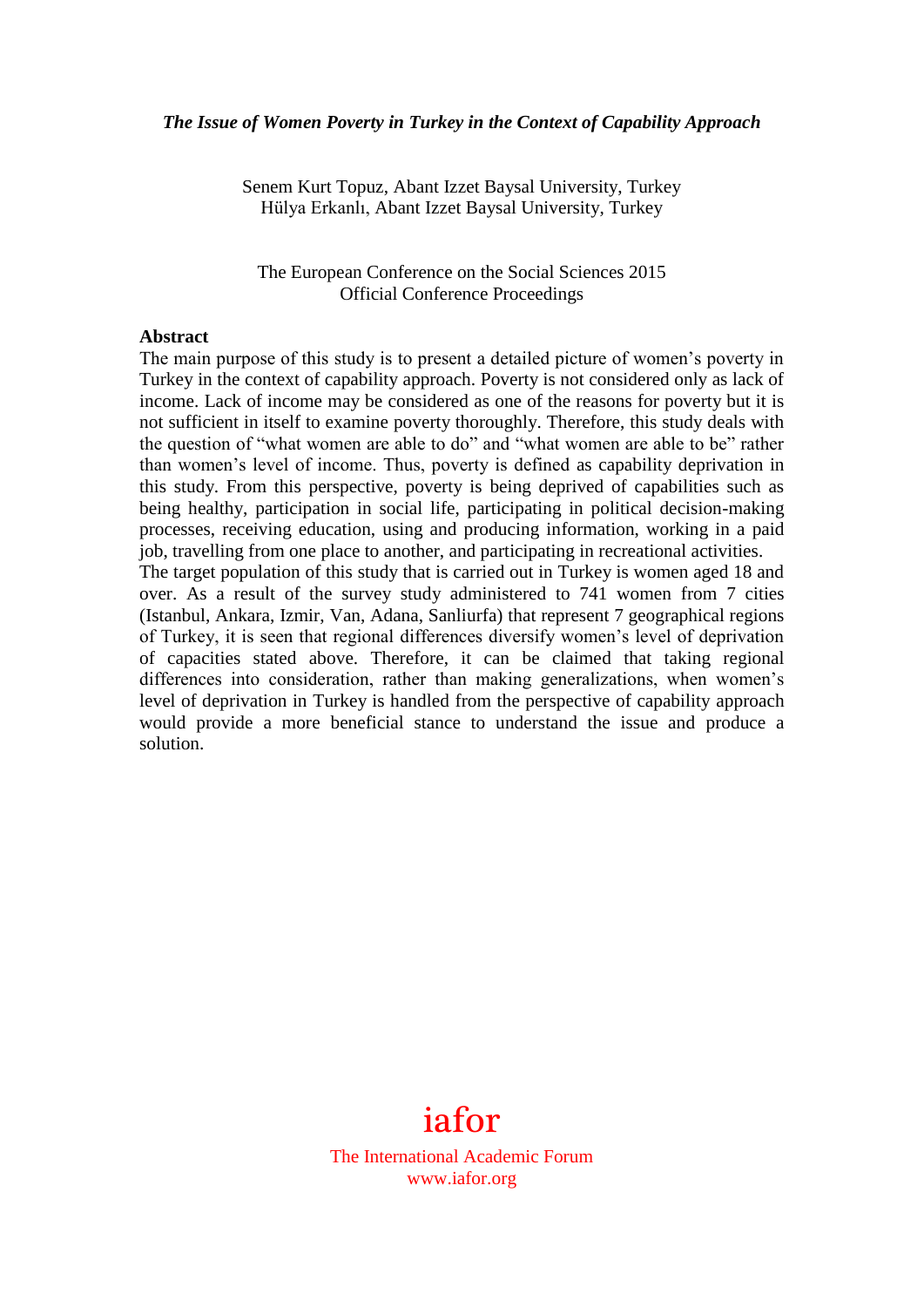## **Introduction**

In this study, poverty is taken as not being able to realize one's capacities; in other words, from the perspective of "capability deprivation" defined by Amartya Sen. It has to be stated that Sen's capability approach provides a basis for the UNPD's human poverty definition. Therefore, there is a connection between the concepts of human poverty and capability deprivation and how these concepts are encountered in our daily lives. In other words, the concepts of human development and human poverty basically are based on Amartya Sen's "Capability Approach" (Sam, 2008).

In this context, first the concepts of capability, poverty, and deprivation are addressed from Amartya Sen's perspective in this study. In the following section, method used, data, and findings of the field study that dealt with the issue of women's poverty in Turkey from the perspective of capability deprivation are addressed. Evaluation of the findings is presented in the last section.

# **The Concepts of Capability, Poverty and Deprivation in the Context of Amartya Sen's Perspective**

Capability is the ability/capability of doing something (Cambridge Dictionaries Online). According to Amartya Sen, capability is "the ability to achieve valued functionings" (Sen, 1992).

Capability approach defines human development as the expansion process of a person's "functionings and capability". While functionings include various things a person may value enough to "do" or to "be", capability involves functioning compounds a person can possibly realize. In this case, capability can be defined as a basic freedom required for someone to achieve things that s/he values enough, as possible alternatives to each other, to do and to be (Sen, 2004). After all, capability approach presents a multi-dimensional point of view for human welfare. The approach focuses on what people "can do" and "can be" effectively instead of dealing with their income and expenses (Nussbaum, 2005; Robeyns, 2005). In other words, it is emphasized in the capability approach that it is more important to achieve all or a certain level of essential human functionings than to have a certain level of wealth (Ackerman, 1997).

In this context, poverty is defined as "lack of capability"; in other words, as "lack of feasibility". Feasibility can be stated as being physically healthy and pursuing a life of normal length, physical integrity and being safe, taking part in social life, giving and receiving social support, participating in political decision-making mechanisms and having an equal voice in decisions, having the right to education, using and producing knowledge, working at a paid job, benefiting from nursing facilities, living in a secure and pleasing environment, traveling from one place to another, joining in entertainment and recreation activities, being respected, and etc. (Robeyns, 2003).

- In order to support his approach regarding poverty, Sen presents following arguments: 1) Capabilities emphasize depravations that are, by nature, significant instead of emphasizing income that is only instrumentally important;
- 2) There are a few factors that explain capability depravation; low level of income is just one of the many determinants;
- 3) The relation between low level of income and low capability depends on the difference between societies, families, and individuals (Mowafi, 2014).

Therefore, capability approach does not consider poverty as inadequacy of income depending on the standard poverty criterion but it does not mean to ignore the relation between low level of income and capability depravation. Inadequacy of income may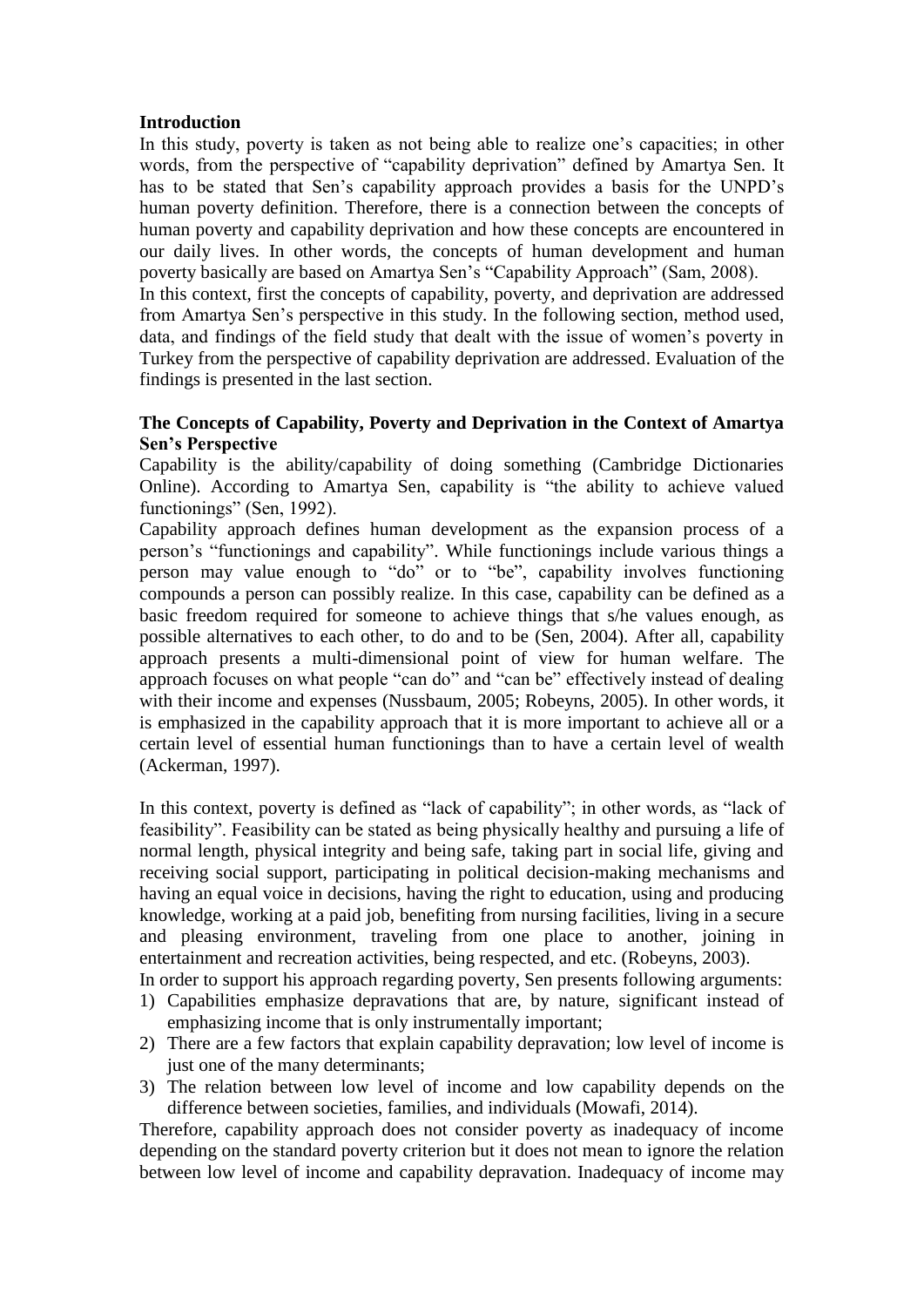present itself as the main reason of a person's capability depravation from time to time. However, income is not the only instrument that reveals capability. Therefore, capability depravation approach focuses on depravations, not on low level of income that is only instrumentally meaningful. Because the instrumental relation between low level of income and low capability may vary among different societies, even between different families and different individuals (Sen, 2004). A person's age, social gender and social roles, where s/he lives, and the like may affect the relation between capability and income (Sen, 1999). Therefore, the capability approach directs attention from instruments to goals people wish to achieve and to freedoms required to achieve those goals (Sen, 1999, 2004).

However, in analyses of poverty based on gender difference, accepting income as the basic determinant of poverty, especially for women, is insufficient to consider the most meaningful dimensions of poverty; that is, being deprived of resources, opportunities, and freedoms (Chant, 2009). In other words, statistics on women's low level of income is insufficient to tell the complete story of women's poverty (Townson, 2000) and to analyze poverty in the context of being deprived of capabilities. Thus, it creates deficiencies to fully set forth different patterns and areas of women poverty.

At this point, it has to be stated that it is possible only with capability approach to include the relation between social gender inequality and poverty into the analysis (Sen, 1992).

According to Sen, there is a direct connection between capability and freedom. That is, the increase in capability increases freedoms and increase in freedoms increases capability. Freedoms, basically, are important to the degree that they increase instruments (Sen, 1999).

Sen mentions 5 basic instrumental freedoms that are important to increase an individual's capabilities/abilities. These are, in order, economic opportunities, political freedoms, social opportunities, transparency assurance, and protective security. If we are to explain these concepts (Sen, 1999);

Economic opportunities refer to individual's use of economic resources and his/her capability of getting into the market to receive income intended for consumption, production, or change.

Political freedoms refer to opportunities, in a broad sense, such as (including freedoms like civil rights) people deciding who would govern them and on what terms, monitoring and criticizing authorities, having the freedom to express their political ideas, having a free press, and having the freedom to choose among different political parties.

Social opportunities refer to regulations that society makes for education, health services, and the like. These affect a basic freedom that is the freedom of living better. These opportunities affect not only individual's private life but also his/her social life due to decreasing level of illnesses and death rates. At the same time, it affects individual's capability of joining effectively in other areas that include society's economic and political activities by increasing individual's literacy and awareness levels.

Transparency assurance makes a reference to the confidence level in the society. It is individual's interacting with institutions and the state to establish a complete system where all individuals can join and invest their capital (human and material) to realize development with assurance that activities are carried out honestly and transparently.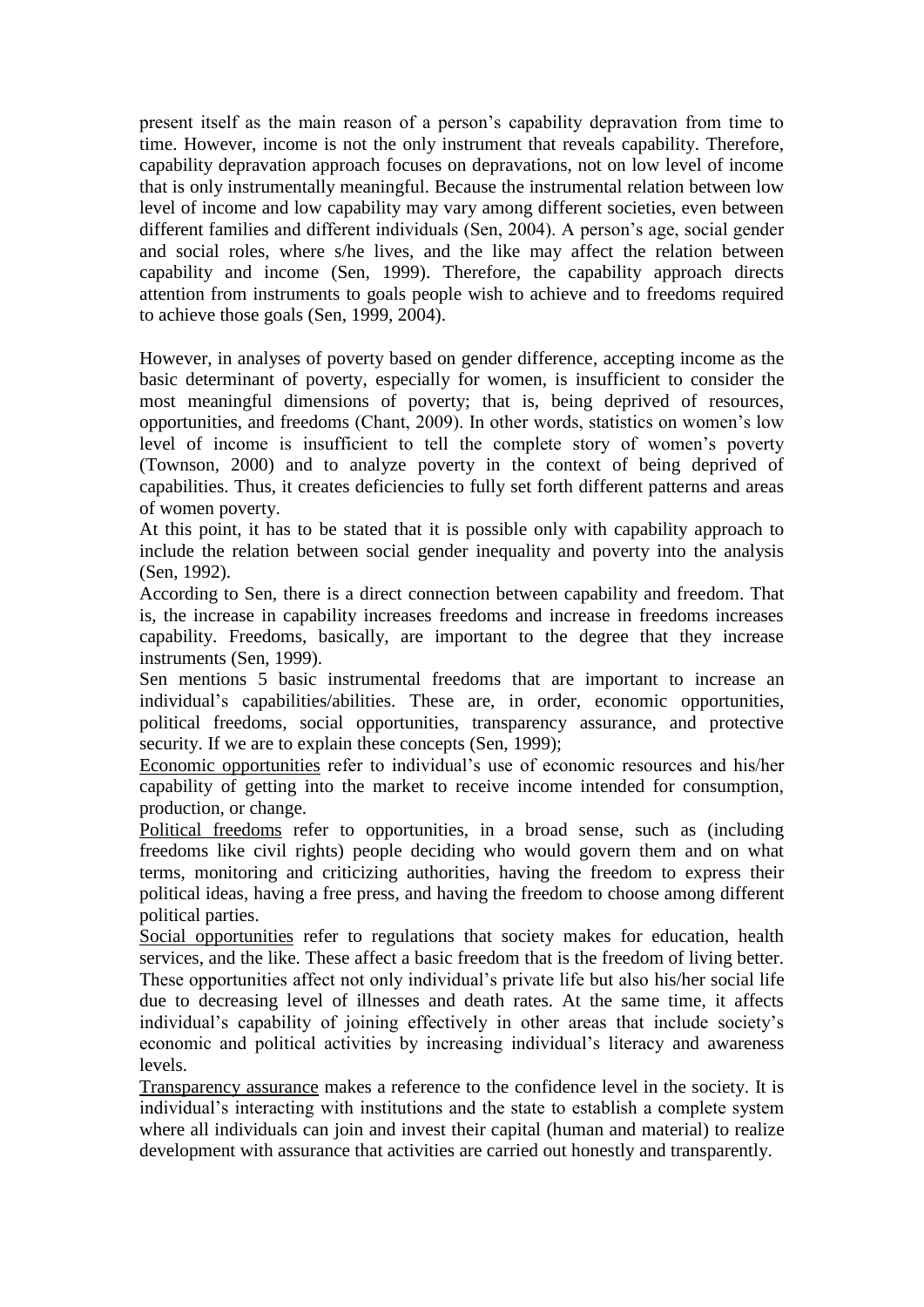At last, protective security acknowledges that there might be more vulnerable groups during economic distress even in democratic systems. The freedom of protective security provides a social protection net that improves the condition of the most vulnerable and that prevents them from a humiliating poverty.

# **Women Poverty**

It is an undeniable fact that women are among the poorest people in our day. This can be seen more clearly when the unequal distribution of sources, opportunities, and power; capability of women to control their own lives; and opportunities that women have are examined. Data showing this condition in daily life can be examined from different standpoints: education, reproduction, sexual health, access to basic rights, employment, political contribution, violence against women, and such (Bhat, 2002; Vicente, 2005).

Actually, women's poverty is a multidimensional matter. Women experience poverty in different forms, at different times, and in different places. Structural inequalities between societies differentiate how poverty is experienced on the personal level between women and men and among women and makes the feminization of poverty relative (Bradshaw & Linneker, 2003).

In this context, poverty, as stated above, is generally being deprived of sources, opportunities, and/or freedoms entitled as dimensions of poverty. The concept of women's poverty refers to the change based on gender bias when it comes to having sources, opportunities, and freedoms (Medeiros & Costa, 2008). In other words, women's poverty refers to a relative perspective based on the comparison between women and men. The key point here is always the difference between women and men. As perspective is based on "relativity", women's poverty basically depends on two unacceptable phenomenon: "poverty" and "gender differences" (Medeiros & Costa, 2008).

In this study, the issue of women's poverty in Turkey is addressed in the context of Amartya Sen's capability deprivation. As stated above, the relation between the social gender inequality and poverty can be analyzed with capability approach. It will be possible to do the most meaningful evaluation when, in the context of social gender, women and men roles, women and men's places in social life, and their state of deprivation are analyzed with capability approach. In this study, it is focused on what women in Turkey can do and be without ignoring their level of income and expenses.

## **Data and Methodology**

In this study, a quantitative and descriptive research design was created. Therefore, secondary written and visual data on women's poverty, capability approach, and freedom were collected and analyzed at first. Then, a survey was administered in order to obtain primary data. Data was collected by conducting face-to-face survey between September 2014 and April 2015 from 7 cities (Istanbul, Ankara, Izmir, Adana, Sanliurfa, Samsun, and Van).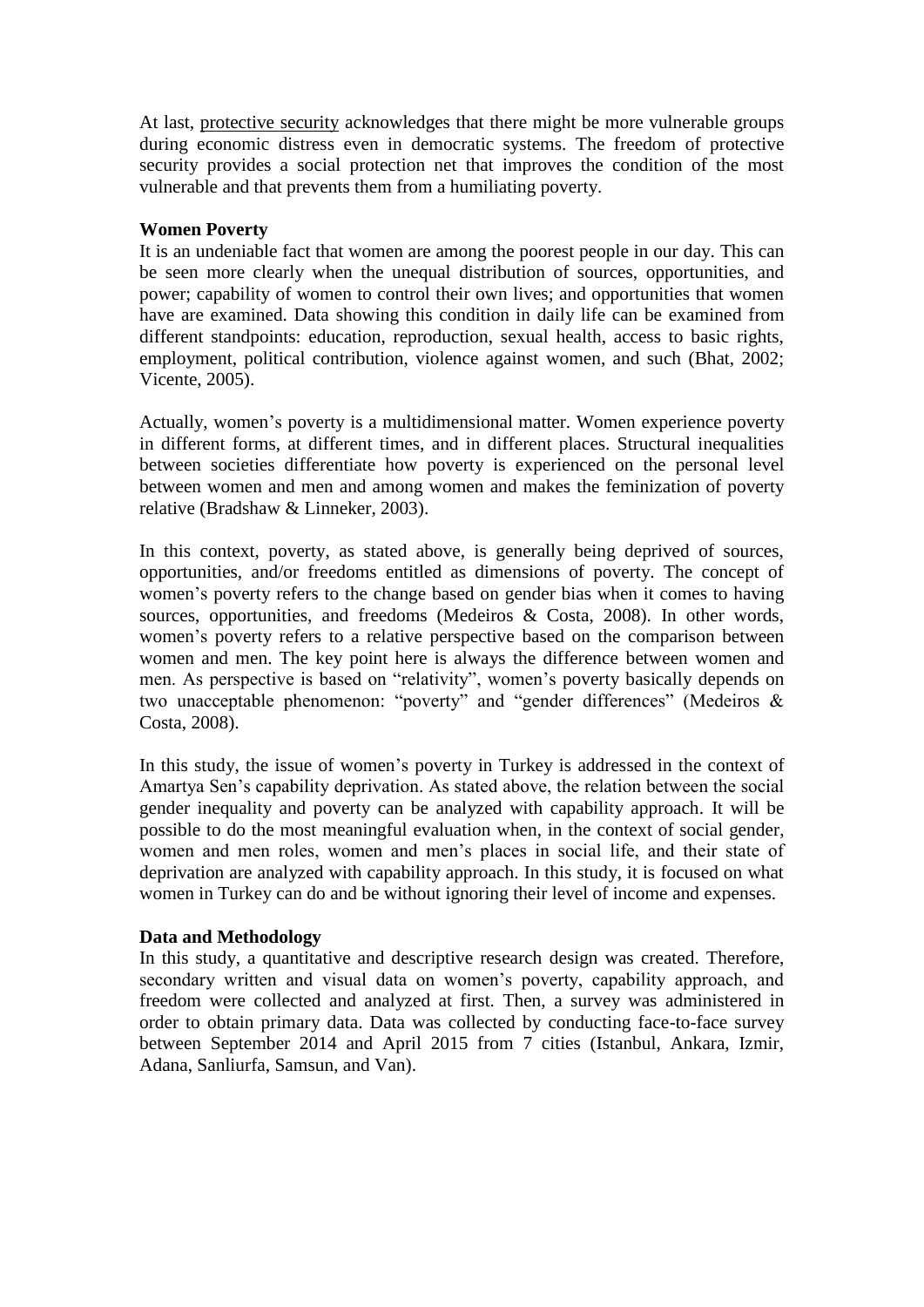The main population of this study conducted within the scale of Turkey is comprised of women aged 18 and over.

When selected, participants for the survey are distributed according to regions and cities. Therefore, cities from 7 different geographical regions of Turkey that are accepted as representatives of the region and that have the highest population are selected as the field of application by using judgmental sampling method in order to provide diversity. These cities are Istanbul, Ankara, Izmir, Adana, Sanliurfa, Samsun, and Van. When it is determined that women aged 18 and over are over 10 million according to the population register system, minimum sampling size to represent the main population for the survey study is 384 (Payne & McMorris, 1967). However, sampling size is calculated as 682 for this study that is conducted in the scale of Turkey as it is accepted that 384 surveys are not sufficient to represent the main population. Although, 741 valid surveys are obtained at the end of the field work.

The distribution of participants according to the cities, by taking the abovementioned criteria into consideration, is shown in the table below.



Graph 1: Distribution of the sample according to cities

44,5% of the participants are from Istanbul, 16,3% from Ankara, 12,8% from Izmir, 7,7% from Urfa, 7,1% from Adana, 7% from Samsun, and 4,6% from Van.

In this study that aims to reveal a detailed picture of poverty and freedom states of women in Turkey within the context of capability approach, women's poverty and freedom states are measured according to Amartya Sen's capability approach within the context of five basic instrumental freedoms a person needs to have to increase his/her capability or abilities.

Instrumental freedoms are classified as:

- Economic opportunities,
- Political freedoms,
- Social opportunities,
- Protective security opportunities, and
- Transparency assurance.

Data regarding this classification and data regarding the state where women are exposed to social gender discrimination during this process are gathered by using the survey method. In this context, 5-point Likert type scale, which is designed with questions prepared within the axis of these five main categories and in line with the literature, is used in order to measure poverty as capability deprivation. The scale is defined as 1. Strongly agree, 2. Agree, 3. Neither agree or disagree, 4. Disagree, and 5. Strongly disagree.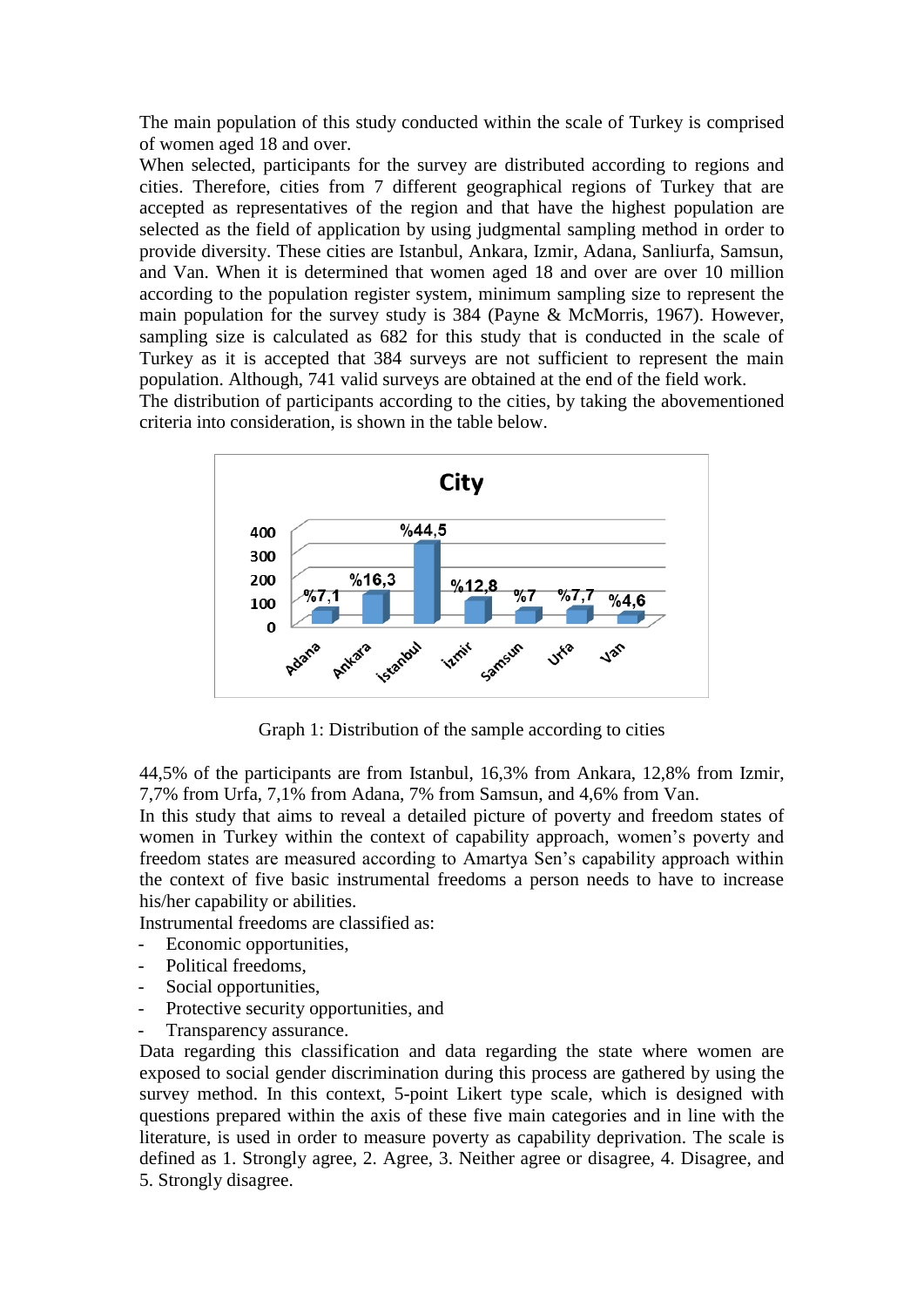All of the surveys obtained at the end of the field study are coded after the first control and data are transferred to Microsoft Excel and then to SPSS packet program. In the survey study, evaluation is done on the basis of answers given to each question by first having the percentages of answers to each question and then their graphic representation. In addition, in line with the purposes of the study, sub-factors of instrumental freedoms are formed by grouping the scale definitions according to the literature. t-test and One-Way Anova are used to determine whether these factors differentiate according to the demographic characteristics of the participants.

# **Findings**

Demographic features of participants are below: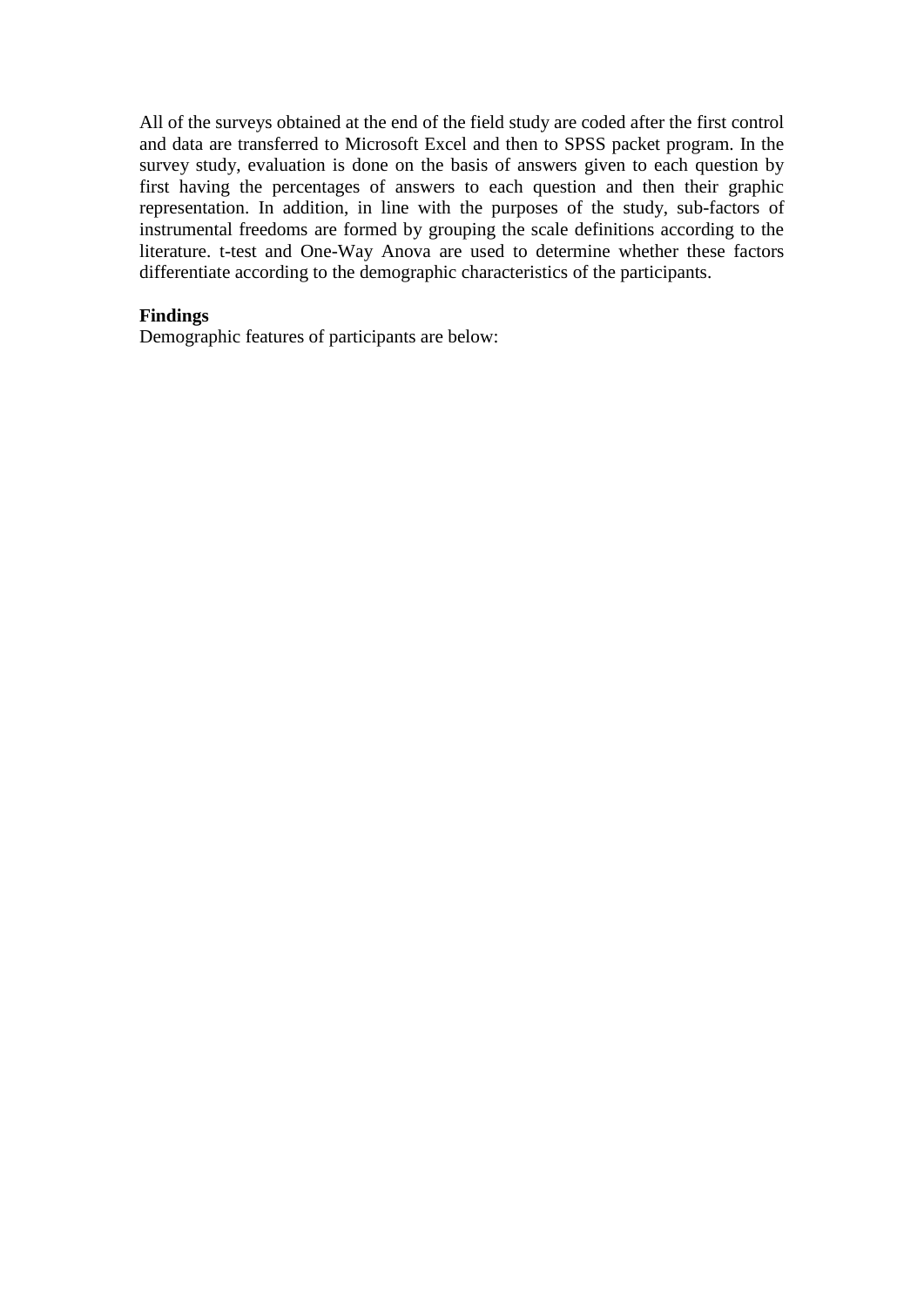|                    | Variable                         | Frequenc Percen |       |                        | Variable                 | Frequenc Percen |       |
|--------------------|----------------------------------|-----------------|-------|------------------------|--------------------------|-----------------|-------|
|                    |                                  | V               |       |                        |                          | V               |       |
| Age                | 18-28                            | 194             | 26,2  | Profession             | Housewife                | 225             | 30,4  |
|                    | 29-39                            | 213             | 28,7  |                        | Worker                   | 52              | 7,0   |
|                    | 40-50                            | 195             | 26,3  |                        | Civil<br>servant         | 35              | 4,7   |
|                    | $51 - 61$                        | 104             | 14,0  |                        | Engineer                 | 18              | 2,4   |
|                    | 62 and up                        | 35              | 4,7   |                        | Teacher                  | 93              | 12,6  |
|                    | Total                            | 741             | 100,0 |                        | Self-<br>employme<br>nt  | 34              | 4,6   |
| Marital            | Married                          | 439             | 59,2  |                        | Other <sup>1</sup>       | 282             | 38,2  |
| <b>Status</b>      | Single                           | 237             | 32,0  |                        | Total                    | 739             | 100,0 |
|                    | Other <sup>2</sup>               | 65              | 8,8   | Have                   | Yes                      | 363             | 49,5  |
|                    | Total                            | 741             | 100,0 | Regular                | N <sub>o</sub>           | 370             | 50,5  |
| Social<br>Security | Social<br>Security<br>Foundation | 640             | 82,2  | Income                 | Total                    | 733             | 100,0 |
|                    | Individual<br>Retirement         | 28              | 3,6   | Type<br>of<br>Employme | <b>Full Time</b>         | 268             | 63,1  |
|                    | Health<br>Insurance              | 30              | 3,9   | nt                     | Part Time                | 69              | 16,2  |
|                    | No Social<br>Security            | 56              | 7,2   |                        | Seasonal                 | 13              | 3,1   |
|                    | Other <sup>3</sup>               | 25              | 3,2   |                        | Daily                    | 19              | 4,5   |
|                    | Total                            | 779             | 100,0 |                        | Retired                  | 41              | 9,6   |
| Level              | of Illiterate                    | 48              | 6,5   |                        | Other                    | 15              | 3,5   |
| Education          | Primary<br>School                | 150             | 20,2  |                        | Total                    | 425             | 100,0 |
|                    | <b>High School</b>               | 160             | 21,6  | Personal               | 0-500 TL                 | 242             | 33,7  |
|                    | College                          | 59              | 8,0   | Income                 | 501-1000<br>TL           | 121             | 16,8  |
|                    | Undergraduat<br>e                | 263             | 35,5  |                        | $1001 - 1500$<br>TL      | 97              | 13,5  |
|                    | Graduate                         | 40              | 5,4   |                        | 1501-2500<br>TL          | 131             | 18,2  |
|                    | Other $4$                        | 21              | 2,8   |                        | 2501-3000<br>TL          | 65              | 9,0   |
|                    | Total                            | 741             | 100,0 |                        | 3001<br>TL<br>and higher | 63              | 8,8   |
| Personal           | 0-500 TL                         | 491             | 66,8  |                        | Total                    | 719             | 100,0 |

Table 1: Demographic Features of Participants

- <sup>3</sup> Green card and other social security groups
- <sup>4</sup> Literate, doctorate

 1 retired, student, doctor, bank employer, accountant, nurse, lawyer, secretary, etc.

 $2$  divorced, widow, living apart from her spouse, living with a man without marriage.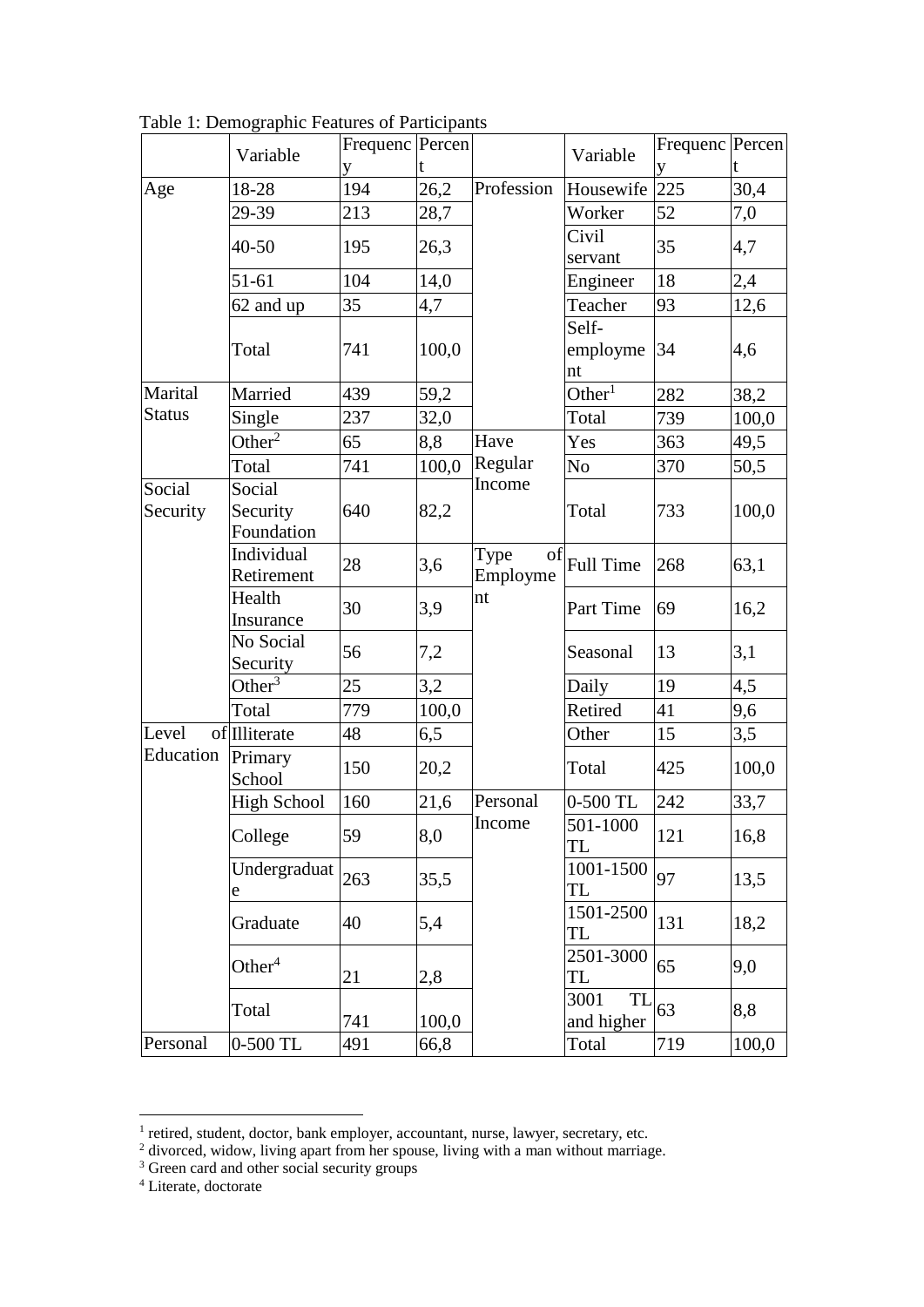|    | Expenditur 501-1000 TL  128         |     | 17,4  | Source                          | of Job                     | 387 | 53,4  |
|----|-------------------------------------|-----|-------|---------------------------------|----------------------------|-----|-------|
| le | 1001-1500<br>TL                     | 55  | 7,5   | Personal<br>Income <sup>5</sup> | Investment                 |     | 2,3   |
|    | 1501-2500<br>TL                     | 36  | 4,9   |                                 | Social<br>Support<br>Funds | 11  | 1,5   |
|    | $ 2501 \text{ TL and} 25$<br>higher |     | 3,4   |                                 | Other                      | 310 | 42,8  |
|    | Total                               | 735 | 100,0 |                                 | Total                      | 725 | 100,0 |

### **Participants' Perceptions Regarding Instrumental Freedoms**

Table 2: Results of the Test (Independent Sample t-Test) Measuring Difference in Participants' Perception Regarding Instrumental Freedoms Depending Whether They Have a Regular Job

| <b>Political Freedoms</b>   | Yes            | 363 | ,9265  | $-6,159$ | ,000 |
|-----------------------------|----------------|-----|--------|----------|------|
|                             | N <sub>o</sub> | 370 | 1,0687 |          |      |
| Economic                    | Yes            | 363 | ,8849  | $-8,867$ | ,000 |
| Opportunities               | No             | 370 | 1,1049 |          |      |
|                             | Yes            | 363 | ,9806  | $-1,586$ | ,113 |
| Protective Security         | N <sub>o</sub> | 370 | 1,0115 |          |      |
| Transparency                | Yes            | 363 | 1,0191 | 2,247    | ,025 |
| Assurance                   | N <sub>o</sub> | 370 | ,9834  |          |      |
|                             | Yes            | 363 | ,9910  | $-.834$  | ,404 |
| <b>Social Opportunities</b> | N <sub>o</sub> | 370 | 1,0124 |          |      |

In Table 2, it is examined if participants evaluate instrumental freedoms differently depending whether they work at a regular job or not. Accordingly, there are statistically meaningful differences between women who work and women who do not regarding their perceptions on Political Freedoms (t=-6159; p=0,000), Economic Opportunities (t=-8,867; p=0,000), and Transparency Assurance (t=2,247; p=0,025). Thus, women who work have the perception that they have more political freedoms and economic opportunities than women who do not while women who do not work have the perception that they have more transparency assurance than women who do.

 $\overline{a}$ 

<sup>&</sup>lt;sup>5</sup> retirement, pocket money, financial support from her family, scholarship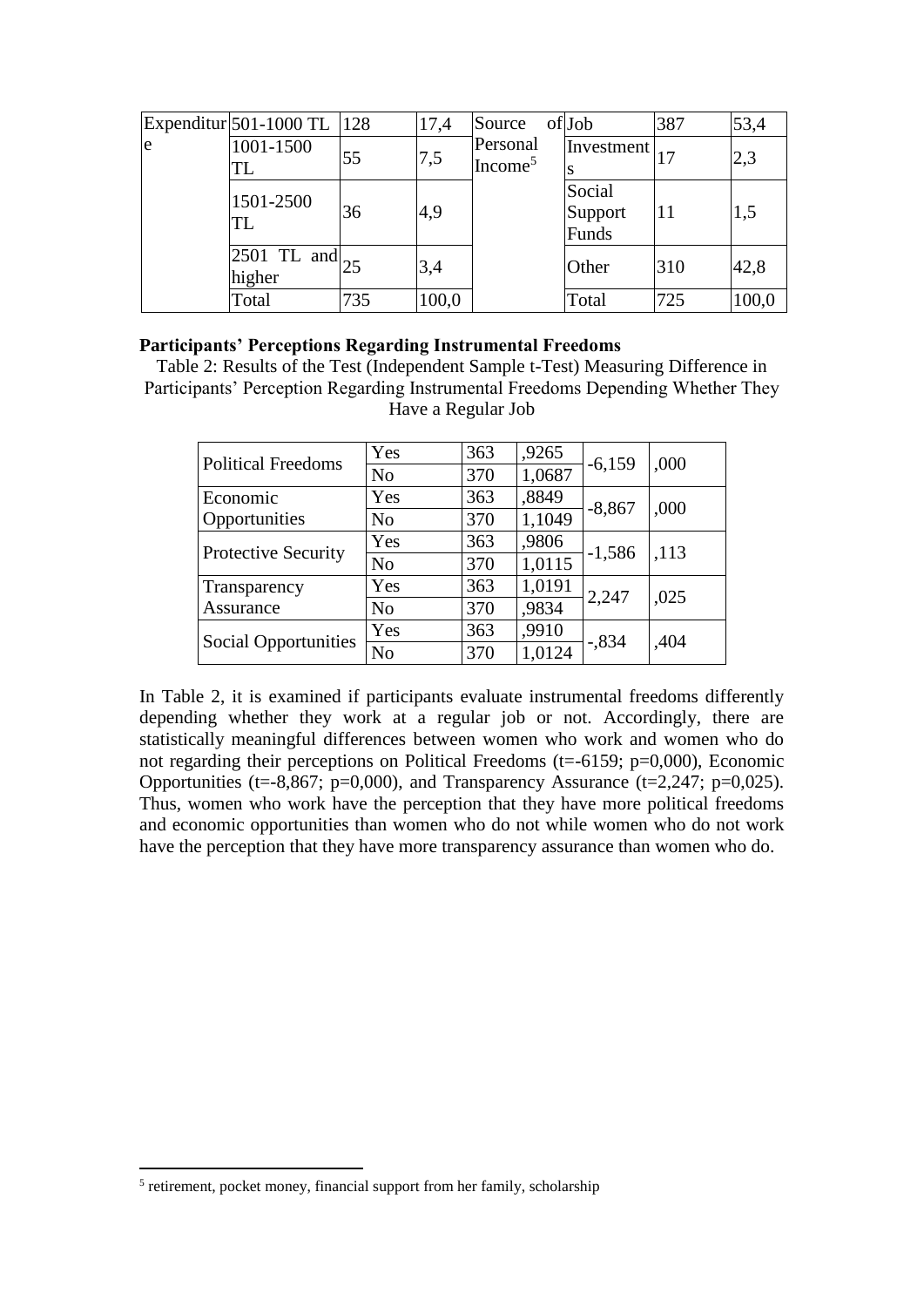| Variables     | Groups                    | $\mathbf N$ | Mean   | ${\bf F}$ | Sig.  |
|---------------|---------------------------|-------------|--------|-----------|-------|
|               | 18-28                     | 194         | 1,0175 |           |       |
|               | 29-39                     | 213         | 0,9679 |           | 0,000 |
| Age           | $40 - 50$                 | 195         | 0,9902 | 7,211     |       |
|               | 51-61                     | 104         | 0,9591 |           |       |
|               | 62 and over               | 35          | 1,2633 |           |       |
| Marital       | Married                   | 439         | 1,0228 |           | 0,001 |
| <b>Status</b> | Single                    | 237         | 0,9383 | 6,851     |       |
|               | Other                     | 65          | 1,0647 |           |       |
|               | Illiterate                | 48          | 1,5574 |           |       |
|               | Primary                   | 99          | 1,1422 |           | 0,000 |
|               | Secondary                 | 51          | 1,0628 |           |       |
|               | <b>High School</b>        | 160         | 0,948  |           |       |
| Level of      | College                   | 59          | 0,8716 | 45,847    |       |
| Education     | University<br>(Undergrad) | 263         | 0,8843 |           |       |
|               | Graduate<br>School        | 40          | 0,9254 |           |       |
|               | Other                     | 21          | 1,2333 |           |       |
|               | 0-500 TL                  | 242         | 1,1666 |           |       |
|               | 501-1000 TL               | 121         | 0,9992 |           |       |
| Personal      | 1001-1500 TL              | 97          | 0,9078 | 25,034    |       |
| Income        | 1501-2500 TL              | 131         | 0,8982 |           | 0,000 |
|               | 2501-3000 TL              | 65          | 0,8754 |           |       |
|               | 3001 TL or<br>more        | 63          | 0,8578 |           |       |
|               | 0-1000 TL                 | 119         | 1,205  |           |       |
|               | 1001-2000 TL              | 181         | 1,1013 |           |       |
| Household     | 2001-3000 TL              | 166         | 0,9504 |           |       |
| Income        | 3001-4000 TL              | 83          | 0,893  | 25,897    | 0,000 |
|               | 4001-5000 TL              | 83          | 0,8787 |           |       |
|               | 5001 TL or<br>more        | 96          | 0,8515 |           |       |

Table 3: ANOVA Test Results on the Differences in Perception Regarding Political Freedoms According to Participants' Demographic Characteristics

The results of the ANOVA test on whether the participants evaluate political freedoms differently depending on their age, marital status, level of education, personal income, and household income are given in Table 3. Accordingly, there are statistically meaningful differences  $(p>0.05)$  in all the aforementioned variables among women regarding their access to political freedoms. According to the results of the Post Hoc (Tukey) test that was conducted to determine between which age groups differences exist, it is seen that women who are 62 and older have the perception that they have less political freedoms than women in other age groups. It is seen in the results of the Post Hoc (Tukey) test conducted on the women's marital status that women who are single have the perception that they have more political freedoms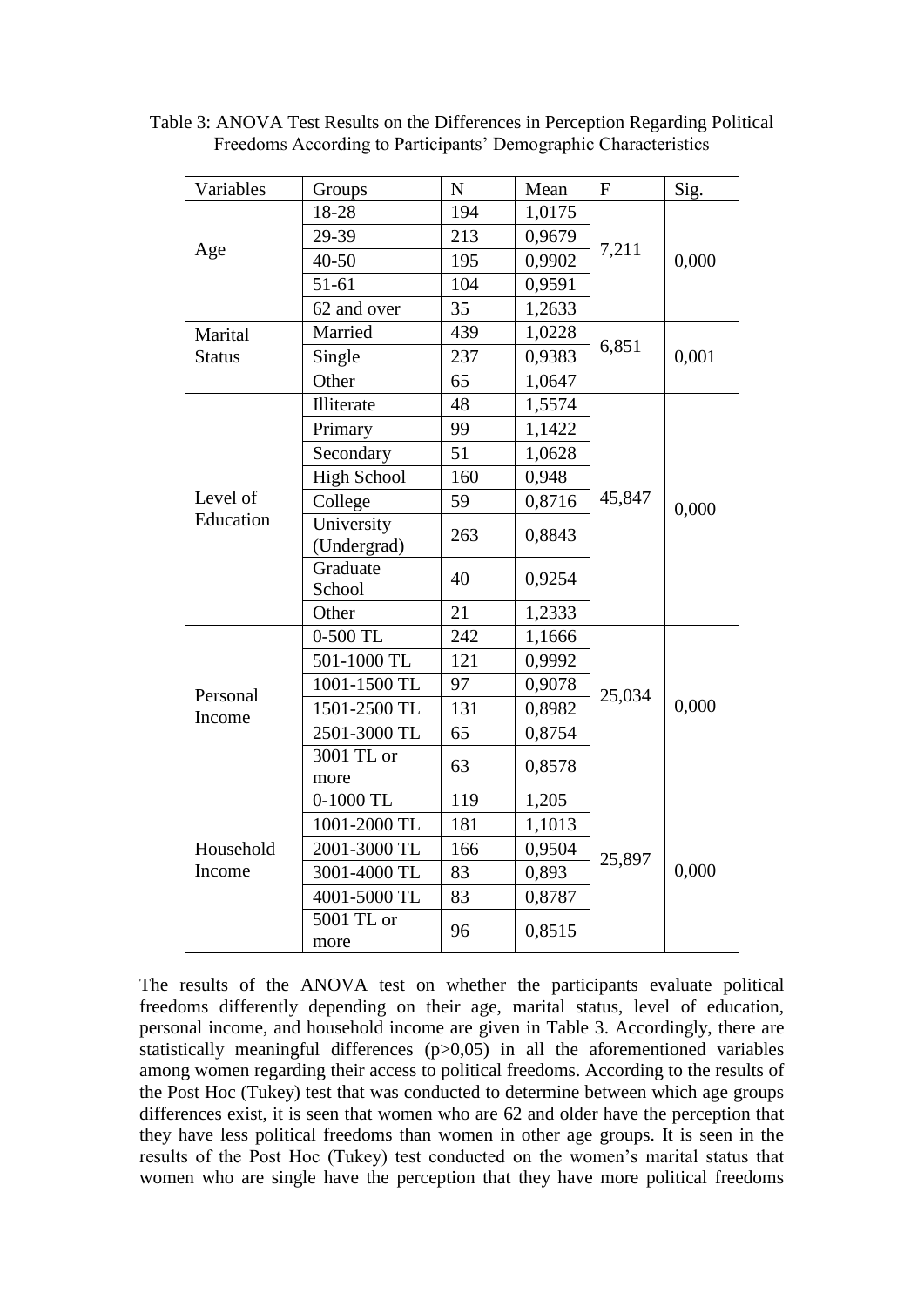than women who are married and women who are in the other group. According to the results of the Post Hoc (Tukey) test conducted on the level of education variable, it is determined that women who are illiterate than women in other groups, women who graduated from primary and secondary schools than women who graduated from college, university and graduate schools, women who graduated from high school than women who graduated from university have the perception that they have less political rights. In terms of personal income, it is determined that women who have 500 TL or less personal income than women in other groups, women who have 501- 1000 TL personal income than women who have 3000 TL and more personal income have the perception that they have less political rights. When it comes to the Post Hoc (Tukey) test on household income, it is determined that women who have less than 1000 TL household income than women in other income groups and women who have 1001 TL- 2000 TL household income than women who have more have the perception that they have less political rights.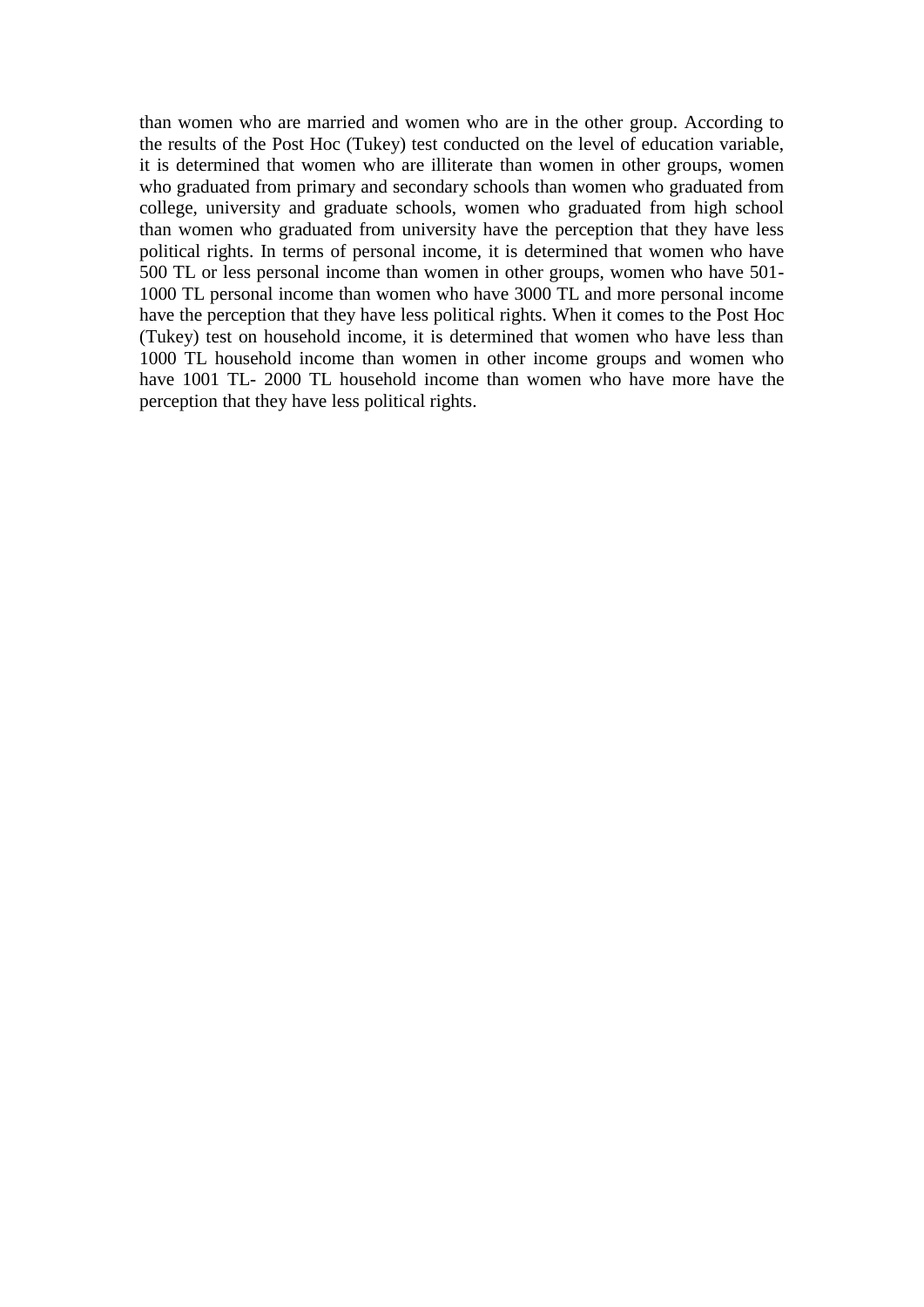| Variables     | $\sigma$ portaintes recording to Fundapully Demographic Characteristics<br>Groups | ${\bf N}$ | Mean   | $\mathbf{F}$ | Sig.  |
|---------------|-----------------------------------------------------------------------------------|-----------|--------|--------------|-------|
| Age           | 18-28                                                                             | 194       | 1,0014 |              |       |
|               | 29-39                                                                             | 213       | 0,9633 |              | 0,002 |
|               | $40 - 50$                                                                         | 195       | 0,995  | 4,337        |       |
|               | $51 - 61$                                                                         | 104       | 0,9806 |              |       |
|               | 62 and over                                                                       | 35        | 1,2273 |              |       |
|               |                                                                                   |           |        |              |       |
| Marital       | Married                                                                           | 439       | 1,0285 |              |       |
| <b>Status</b> | Single                                                                            | 237       | 0,9243 | 7,454        | 0,001 |
|               | Other                                                                             | 65        | 1,0439 |              |       |
|               | İlliterate                                                                        | 48        | 1,601  |              |       |
|               | Primary                                                                           | 99        | 1,2148 | 56,352       | 0,000 |
|               | Secondary                                                                         | 51        | 1,0938 |              |       |
| Level of      | <b>High School</b>                                                                | 160       | 0,9682 |              |       |
| Education     | College                                                                           | 59        | 0,8722 |              |       |
|               | University                                                                        | 263       | 0,8366 |              |       |
|               | Graduate<br>School                                                                | 40        | 0,8438 |              |       |
|               | Other                                                                             | 21        | 1,2074 |              |       |
|               | $0-500$ TL                                                                        | 242       | 1,2178 |              |       |
|               | 501-1000 TL                                                                       | 121       | 1,0268 |              |       |
| Personal      | 1001-1500 TL                                                                      | 97        | 0,8609 | 43,66        |       |
| Income        | 1501-2500 TL                                                                      | 131       | 0,8615 |              | 0,000 |
|               | 2501-3000 TL                                                                      | 65        | 0,8396 |              |       |
|               | 3001TL<br><b>or</b>                                                               | 63        | 0,76   |              |       |
|               | more                                                                              |           |        |              |       |
|               | $0-1000$ TL                                                                       | 119       | 1,2477 |              |       |
|               | 1001-2000 TL                                                                      | 181       | 1,1458 | 41,679       |       |
| Household     | 2001-3000 TL                                                                      | 166       | 0,939  |              |       |
| Income        | 3001-4000 TL                                                                      | 83        | 0,8676 |              | 0,000 |
|               | 4001-5000 TL                                                                      | 83        | 0,8201 |              |       |
|               | 5001TL<br><sub>or</sub><br>more                                                   | 96        | 0,7807 |              |       |

Table 4: ANOVA Test Results on the Differences in Perception Regarding Economic Opportunities According to Participants' Demographic Characteristics

The results of the ANOVA test on whether the participants evaluate their access to economic opportunities differently depending on their age, marital status, level of education, personal income, and household income are given in Table 4. Accordingly, there are statistically meaningful differences  $(p>0,05)$  in all the aforementioned variables among women regarding their access to economic opportunities. According to the results of the Post Hoc (Tukey) test that was conducted to determine between which age groups differences exist, it is seen that women how are 62 and older have the perception that they have less economic opportunities than women in other groups. It is determined in the results of the Post Hoc (Tukey) test conducted on participants' marital status that women who are single have the perception that they have more economic opportunities than women who are married and women in the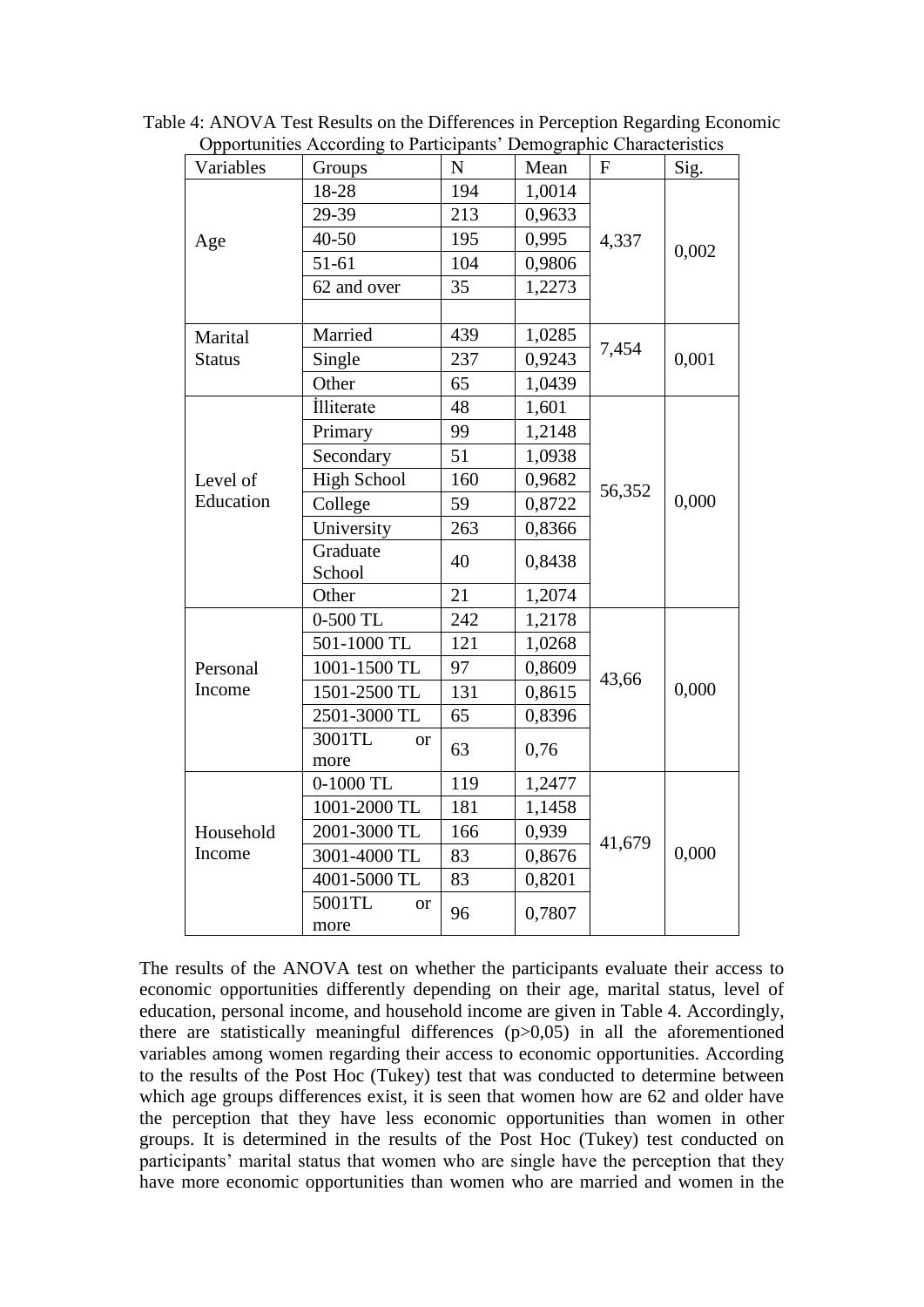other group. It is seen in the Post Hoc (Tukey) test results conducted on the level of education variable that women who are illiterate than women in other education level groups; women who graduated from primary and secondary schools than women who graduated from high school, college, university, and graduate school; women who graduated from high school than women who graduated from university have the perception that they have less economic opportunities. However, women who graduated from high school have the perception that they have more economic opportunities than women who are in the other group.

When it comes to personal income, it is determined that women who have 500 TL or below personal income and women who have 501-1000 TL personal income have the perception that they have less economic opportunities than women in other income groups. It is seen in the Post Hoc (t-Tukey) test results on household income that women who have less than 1000 TL or 1001-2000 TL household income have the perception that they have less economic opportunities than women who have 2001 TL or more household income. Moreover, it is determined that women who have 2001- 3000 TL household income have the perception that they have less economic opportunities than women who have 5000 TL or more household income.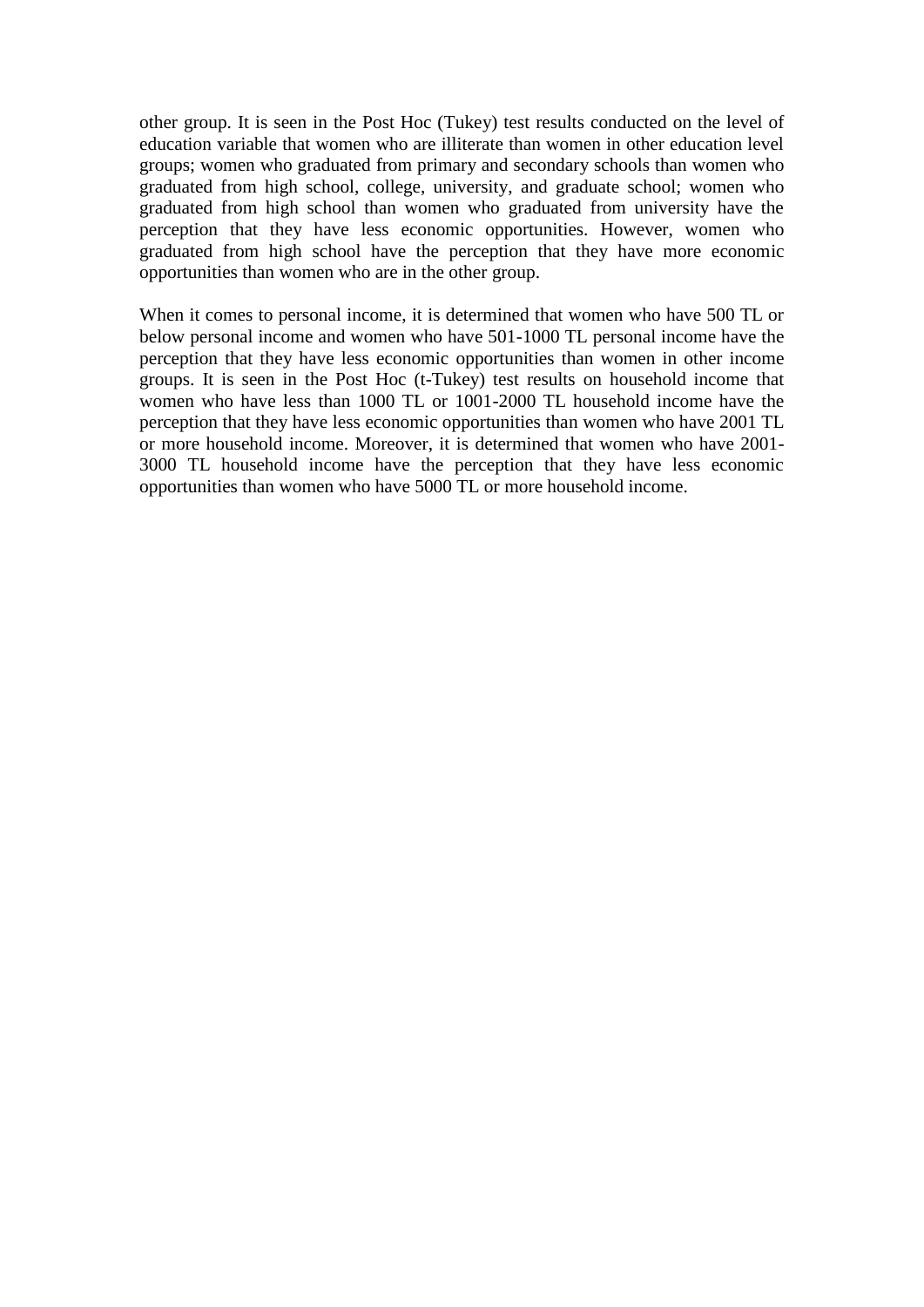| Variables     | Groups                             | $\mathbf N$ | Mean   | $\mathbf{F}$ | Sig.  |
|---------------|------------------------------------|-------------|--------|--------------|-------|
|               | 18-28                              | 194         | 0,9834 |              | 0,128 |
|               | 29-39                              | 213         | 0,9866 |              |       |
| Age           | 40-50                              | 195         | 0,9866 | 1,794        |       |
|               | $51 - 61$                          | 104         | 1,0551 |              |       |
|               | 62 and over                        | 35          | 1,0409 |              |       |
| Marital       | Married                            | 439         | 1,0131 |              |       |
| <b>Status</b> | Single                             | 237         | 0,9693 | 2,126        | 0,120 |
|               | Other                              | 65          | 1,0001 |              |       |
|               | İlliterate                         | 48          | 1,0107 |              |       |
|               | Primary                            | 99          | 1,0572 |              | 0,318 |
|               | Secondary                          | 51          | 0,9957 |              |       |
|               | <b>High School</b>                 | 160         | 1,0107 |              |       |
| Level of      | College                            | 59          | 0,9801 | 1,17         |       |
| Education     | University                         | 263         | 0,976  |              |       |
|               | Graduate                           | 40          | 0,9744 |              |       |
|               | School                             |             |        |              |       |
|               | Other                              | 21          | 0,9665 |              |       |
|               | 0-500 TL                           | 242         | 1,0254 |              | 0,009 |
|               | 501-1000 TL                        | 121         | 1,0541 |              |       |
| Personal      | 1001-1500 TL                       | 97          | 0,9795 | 3,092        |       |
| Income        | 1501-2500 TL                       | 131         | 0,9577 |              |       |
|               | 2501-3000 TL                       | 65          | 0,9372 |              |       |
|               | <b>TL</b><br>3001<br><b>or</b>     | 63          | 1,0203 |              |       |
|               | more                               |             |        |              |       |
|               | $0-1000$ TL                        | 119         | 1,0365 |              |       |
|               | 1001-2000 TL                       | 181         | 1,0123 | 1,571        |       |
| Household     | 2001-3000 TL                       | 166         | 0,975  |              |       |
| Income        | 3001-4000 TL                       | 83          | 1,0312 |              | 0,166 |
|               | 4001-5000 TL                       | 83          | 0,9691 |              |       |
|               | 5001<br><b>TL</b><br><sub>or</sub> | 96          | 0,9693 |              |       |
|               | more                               |             |        |              |       |

Table 5: ANOVA Test Results on the Differences in Perception Regarding Protective Security Services According to Participants' Demographic Characteristics

The results of the ANOVA test on whether the participants evaluate benefiting from protective security services provided by the state differently depending on their age, marital status, level of education, personal income, and household income are given in Table 5. According to the results obtained, there are no statistically meaningful differences  $(p<0.05)$  in any of the aforementioned variables except personal income variable among women regarding benefiting from the protective security services provided by the state. According to the Post Hoc (Tukey) test results conducted to determine among which groups there are differences in terms of personal income, it is determined that women who have 501-1000 TL personal income per month have the perception that they benefit less from the protective security services than women who have 1501-2500 TL and who have 2501-3000 TL personal income.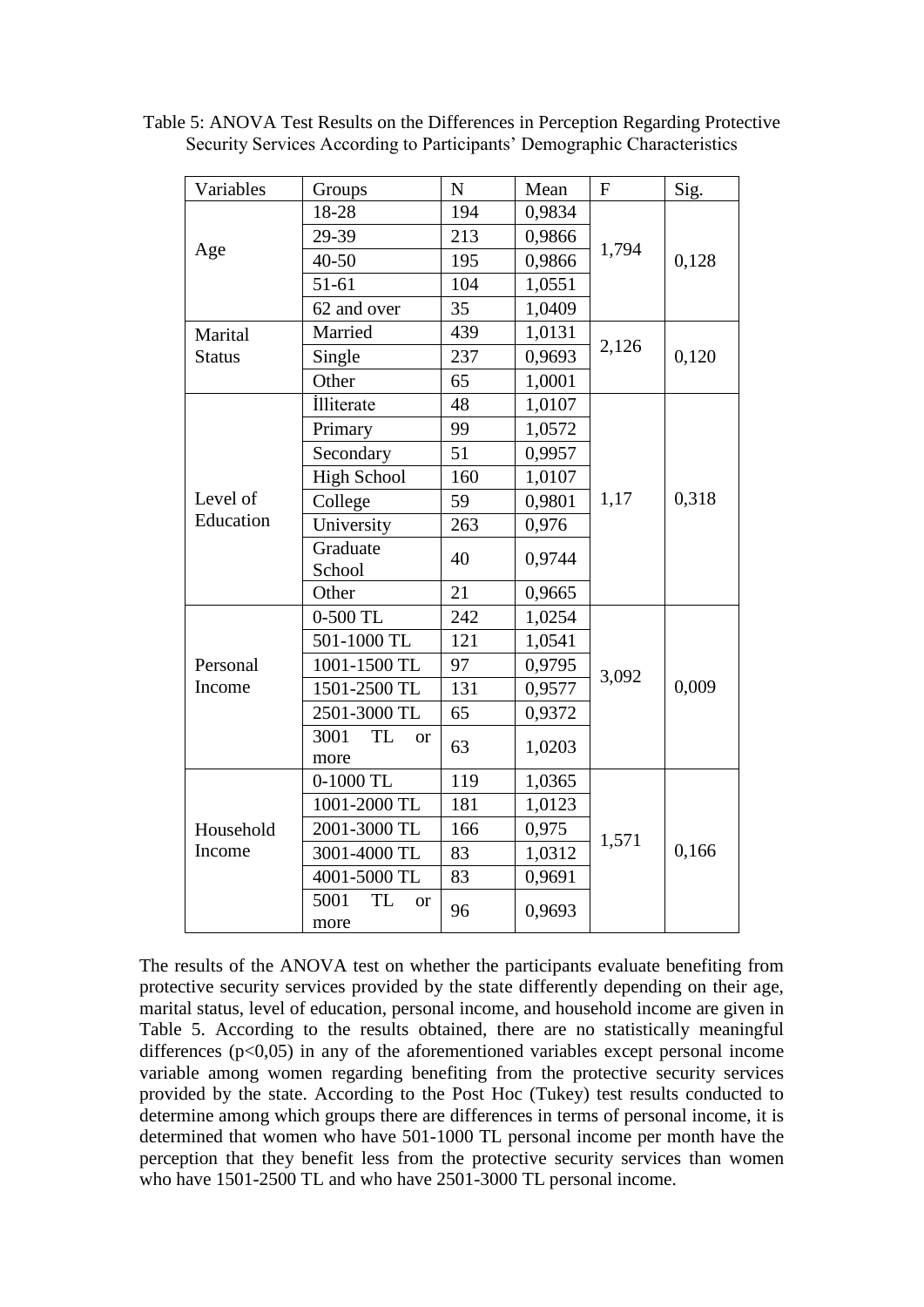| Variables          | Groups             | $\mathbf N$ | Mean   | ${\bf F}$ | Sig.  |
|--------------------|--------------------|-------------|--------|-----------|-------|
|                    | 18-28              | 194         | 0,9747 |           | 0,084 |
|                    | 29-39              | 213         | 1,0008 |           |       |
| Age                | $40 - 50$          | 195         | 1,0144 | 2,066     |       |
|                    | $51 - 61$          | 104         | 0,9941 |           |       |
|                    | 62 and over        | 35          | 1,0782 |           |       |
| Marital            | Married            | 439         | 0,9955 |           |       |
| <b>Status</b>      | Single             | 237         | 0,9986 | 1,125     | 0,325 |
|                    | Other              | 65          | 1,0383 |           |       |
|                    | Illiterate         | 48          | 1,038  |           |       |
|                    | Primary            | 99          | 0,9653 |           | 0,347 |
|                    | Secondary          | 51          | 0,9738 | 1,123     |       |
| Level of           | <b>High School</b> | 160         | 1,0021 |           |       |
| Education          | College            | 59          | 1,028  |           |       |
|                    | University         | 263         | 0,9959 |           |       |
|                    | Graduate<br>School | 40          | 1,0453 |           |       |
|                    | Other              | 21          | 1,0198 |           |       |
|                    | 0-500 TL           | 242         | 0,9848 |           |       |
|                    | 501-1000 TL        | 121         | 1,0072 |           |       |
|                    | 1001-1500 TL       | 97          | 1,026  | 1,394     |       |
| Personal<br>Income | 1501-2500 TL       | 131         | 1,0346 |           | 0,224 |
|                    | 2501-3000 TL       | 65          | 0,9862 |           |       |
|                    | 3001 or more       | 63          | 0,9805 |           |       |
|                    | 0-1000 TL          | 119         | 1,0016 |           |       |
|                    | 1001-2000 TL       | 181         | 1,0088 |           |       |
| Household          | 2001-3000 TL       | 166         | 0,9947 | 0,18      | 0,970 |
| Income             | 3001-4000 TL       | 83          | 1,0001 |           |       |
|                    | 4001-5000 TL       | 83          | 0,9875 |           |       |
|                    | 5001 or more       | 96          | 1,0107 |           |       |

Table 6: ANOVA Test Results on the Differences in Perception Regarding Transparency Assurance According to Participants' Demographic Characteristics

The results of the ANOVA test on whether the participants' perceptions on transparency assurance differ depending on their age, marital status, level of education, personal income, and household income are given in Table 6. According to the results obtained, women do not evaluate transparency assurance differently according to their age, marital status, level of education, personal income, and household income.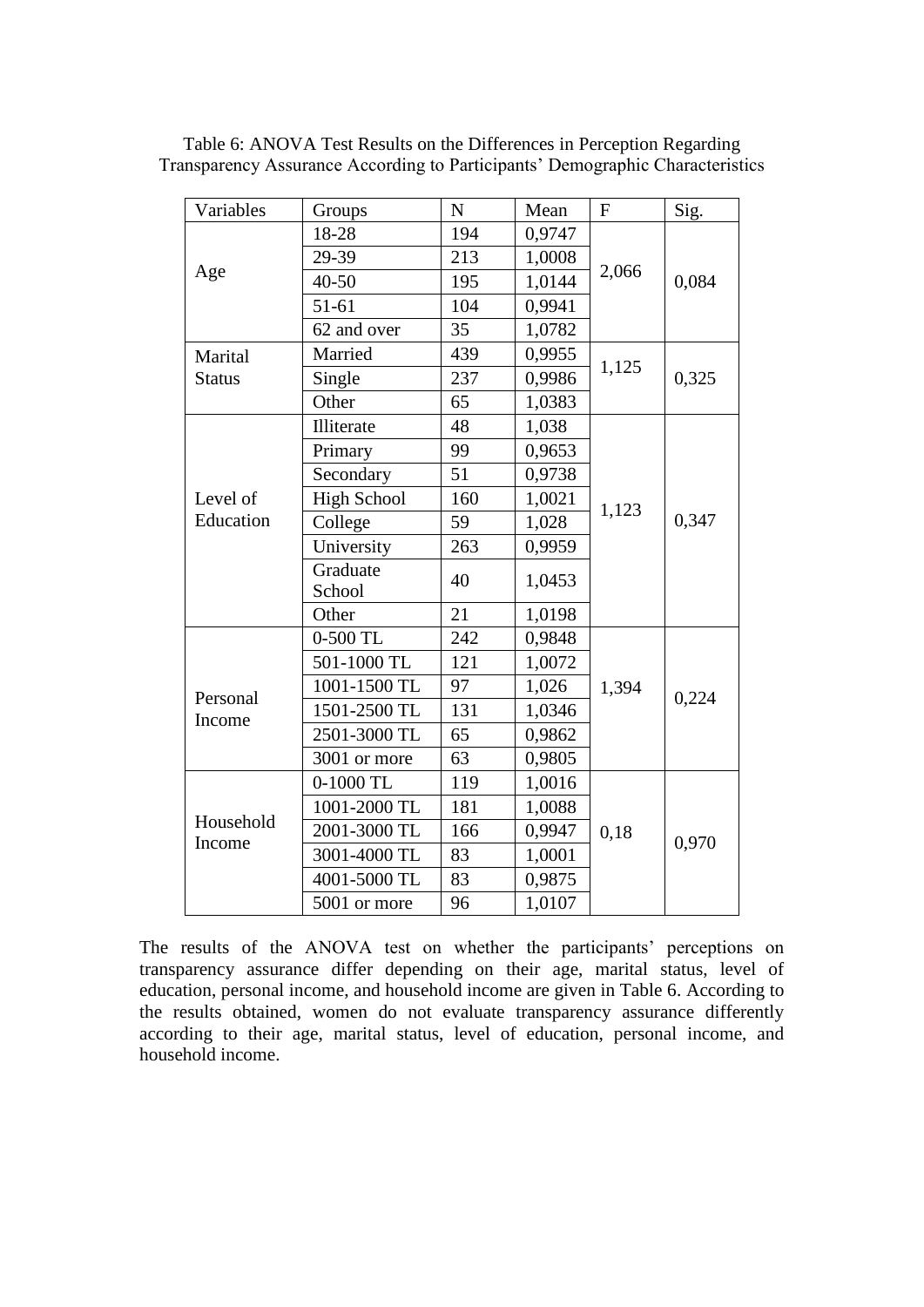| Variables     | Groups             | $\mathbf N$ | Mean   | $\mathbf{F}$ | Sig.  |
|---------------|--------------------|-------------|--------|--------------|-------|
|               | 18-28              | 194         | 1,023  |              | 0,305 |
|               | 29-39              | 213         | 1,0006 |              |       |
| Age           | $40 - 50$          | 195         | 0,9862 | 1,211        |       |
|               | $51 - 61$          | 104         | 0,9556 |              |       |
|               | 62 and over        | 35          | 1,0833 |              |       |
| Marital       | Married            | 439         | 0,9826 |              |       |
| <b>Status</b> | Single             | 237         | 1,0137 | 2,07         | 0,127 |
|               | Other              | 65          | 1,0706 |              |       |
|               | Illiterate         | 48          | 1,1637 |              |       |
|               | Primary            | 99          | 1,0258 |              | 0,003 |
|               | Secondary          | 51          | 1,0782 |              |       |
| Level of      | <b>High School</b> | 160         | 1,0054 | 3,139        |       |
| Education     | College            | 59          | 0,9952 |              |       |
|               | University         | 263         | 0,9421 |              |       |
|               | Graduate<br>School | 40          | 1,0302 |              |       |
|               | Other              | 21          | 0,9633 |              |       |
|               | 0-500 TL           | 242         | 1,054  |              |       |
|               | 501-1000 TL        | 121         | 1,0562 |              |       |
| Personal      | 1001-1500 TL       | 97          | 0,9944 | 4,217        | 0,001 |
| Income        | 1501-2500 TL       | 131         | 0,9772 |              |       |
|               | 2501-3000 TL       | 65          | 0,9034 |              |       |
|               | 3001 or more       | 63          | 0,8903 |              |       |
|               | 0-1000 TL          | 119         | 1,0974 |              |       |
|               | 1001-2000 TL       | 181         | 1,0645 |              |       |
| Household     | 2001-3000 TL       | 166         | 0,9777 | 5,307        | 0,000 |
| Income        | 3001-4000 TL       | 83          | 0,9505 |              |       |
|               | 4001-5000 TL       | 83          | 0,9302 |              |       |
|               | 5001 or more       | 96          | 0,9218 |              |       |

Table 7: ANOVA Test Results on the Differences in Perception Regarding Social Opportunities According to Participants' Demographic Characteristics

The results of the ANOVA test on whether participants' perceptions on benefiting from social opportunities differ depending on their age, marital status, level of education, personal income, and household income are given in Table 7. According to the results obtained, women do not evaluate social opportunities differently in terms of their age and marital status; however, there is a statistically meaningful difference  $(p<0.005)$  in terms of their personal income and household income. According to the results of the Post Hoc (Tukey) test that was conducted to determine between which education levels differences exist, it is seen that women who are illiterate have the perception that they have less social opportunities than women who graduated from university. It is determined that women who have 0-500 TL and who have 501-1000 TL personal income have the perception that they have less social opportunities than women who have 2501-3000 TL and who have more than 3000 TL personal income. Moreover, women who have 0-1000 TL household income together with women who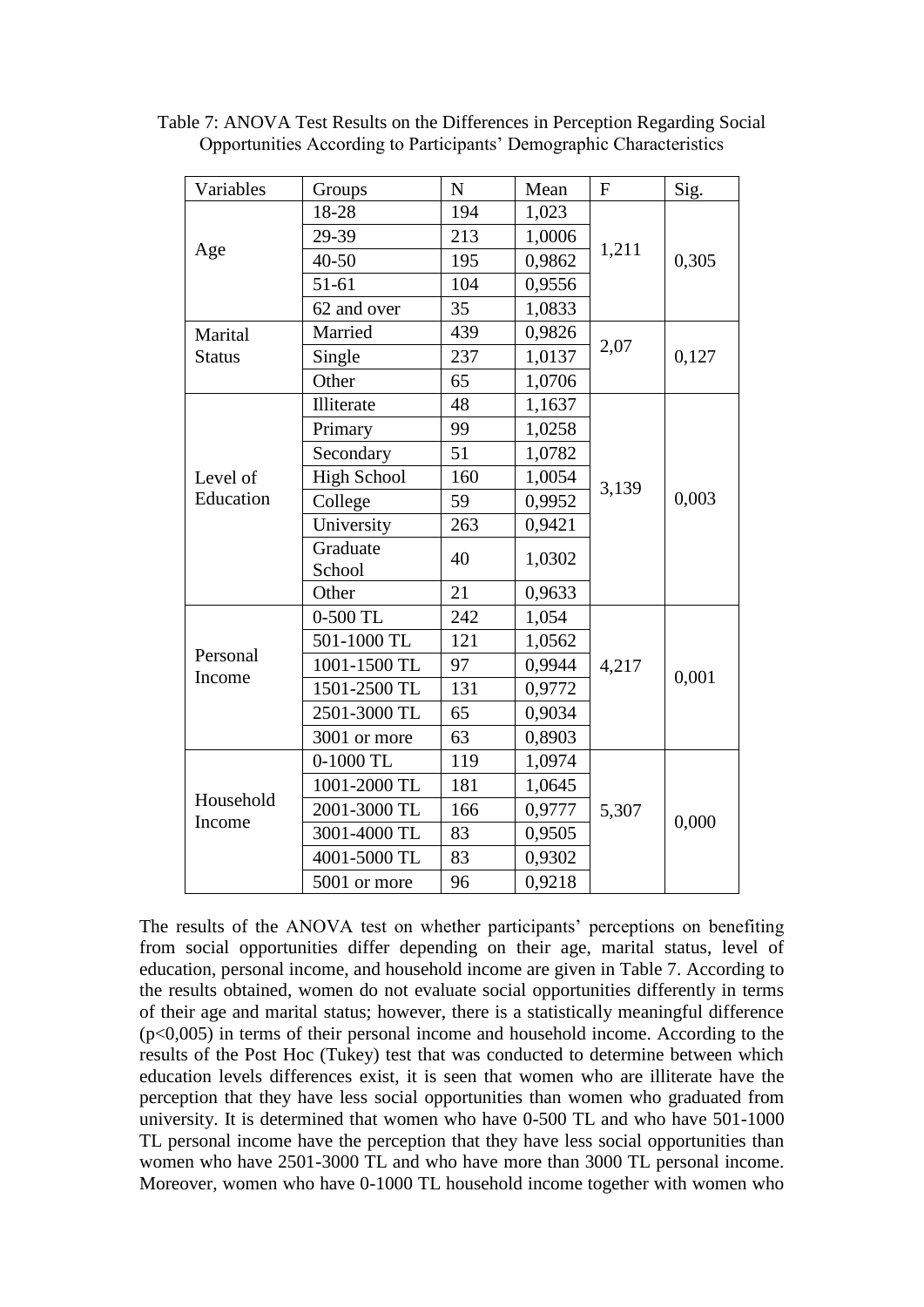have 1001-2000 TL household income have the perception that they have less social opportunities than women who have 2001 TL and more household income.

### **Discussion and Results**

When an evaluation is done on having five basic instrumental freedoms based on whether participants work or not, it is seen that women who work have a perception that they have more political freedom and economic opportunities than those who do not. Thus, it is possible to say that women who work have the perception that they can become a member of and a candidate from a political party, have the right to decide which political party they would vote for, go out alone whenever they want, live alone separated from family, apply to authorities on their own to protect their rights, decide solely on their own whom to marry, travel alone without facing any difficulties, express their thoughts freely in every situation, have property and an equal share from the inheritance. In addition, they have the perception that they are free to work at a paid job, have the freedom to decide which job they will have, can start a business on their own, will have no difficulty in finding a job because of their gender, would have equal income with men, and have the right to save money as they wish from the income they earn.

When it comes to transparency assurance, it is seen that perception of women who do not work is more positive than of women who do. In this context, it is possible to say women who do not work has a perception that they have a transparent state which answers her citizens regarding any issue, that they can easily access any decision which the state makes concerning women, that the state sufficiently monitors the activities of institutions and organizations which affect the society, that employment processes in the public sector and private sector are carried out honestly and transparently.

When political freedoms are evaluated, it is seen that women at the age of 62 and older than women in other age groups; women graduated from elementary and primary school than those graduated from high school, college, university, and graduate school; women graduated from high school than those graduated from university; women who have a personal income of 500 TL or below per month than those in other income groups; women who have an income of 501-1000 TL than those who have an income of 3000 TL and above; women who have less than 1000 TL household income than those in other income groups and women who have 1001- 2000 TL household income than those who have more household income have the perception that they have less political freedom. It is concluded that the less education women receive and the less they have household and personal income, the less political freedom they have. For that, it is possible to say that women in this category have the perception that they cannot become a member of and a candidate from a political party, do not have the right to decide which political party they would vote for, cannot go out alone whenever they want, cannot live alone separated from family, cannot apply to authorities on their own to protect their rights, cannot decide solely on their own whom to marry, cannot travel alone without facing any difficulties, cannot express their thoughts freely in every situation, cannot have property and an equal share from the inheritance. It is seen in analyses of political freedoms that single women have more political freedom than married women or the ones in the other category. It can be said at this point that married, divorced, or widow women have less political freedom than single women and that being single makes women more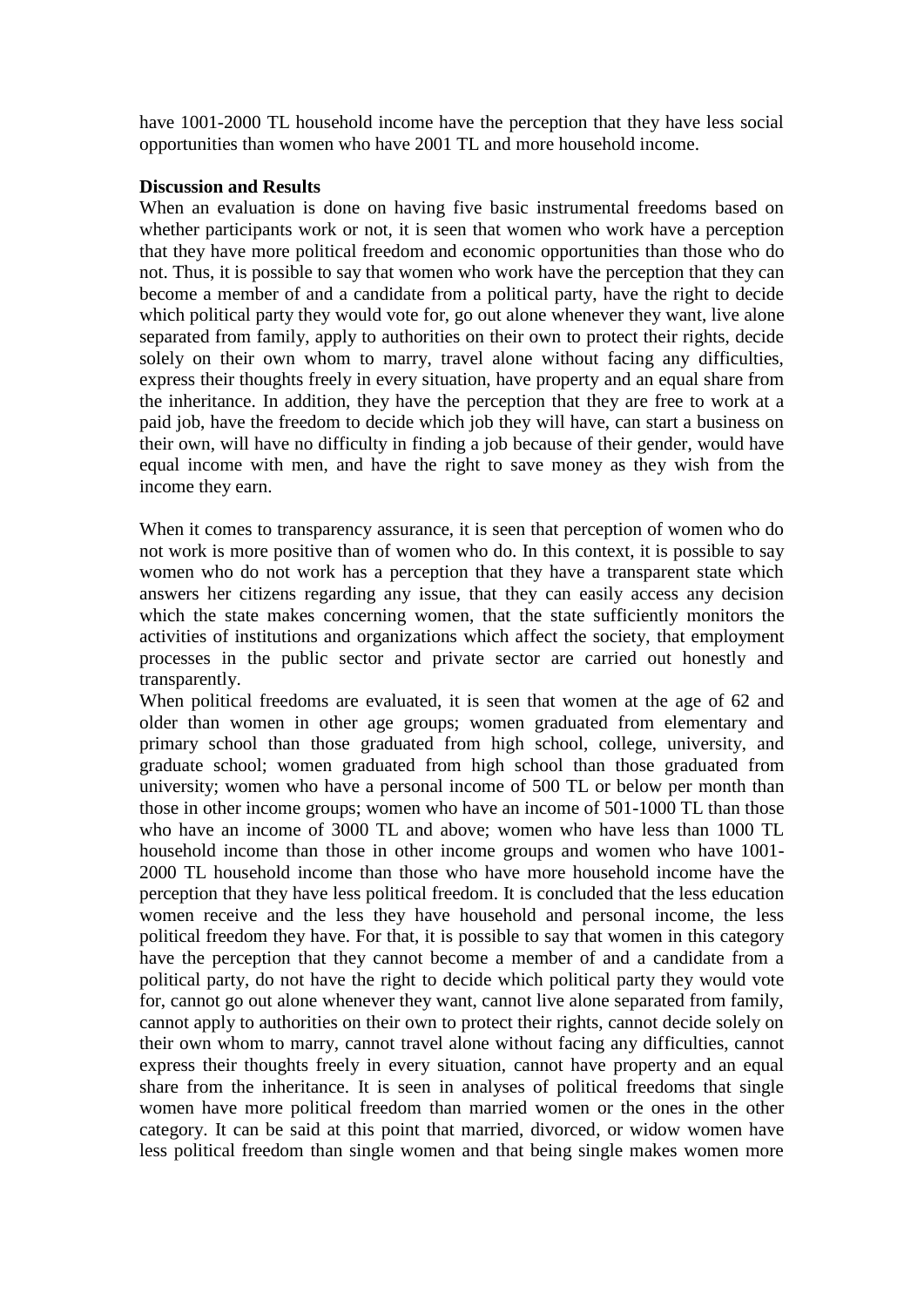free to have a voice about their lives, make political decisions as they wish, and live their life as they would like.

When it comes to economic opportunities, it is seen that it is harder for women at the age of 62 and older than women in other age groups; women who are illiterate than women in other groups; women graduated from elementary and primary school than those graduated from high school, college, university, and graduate school; women graduated from high school than those graduated from university; women who have less than 1000 TL personal income than those in other income groups; women who have 2000 TL or below household income per month than those who have 2001 TL and above; and finally women who have 2001-3000 TL household income than those who have 5000 TL or above to access economic opportunities. The basic conclusion that can be drawn from these results is that the less education women have and the less they have personal and household income, the less economic opportunities they have. Therefore, it can be said that women in this category have the perception that they are not free to work at a paid job, do not have the freedom to decide which job they will have, cannot start a business on their own, will have difficulty in finding a job because of their gender, would not have equal income with men, and do not have the right to save money as they wish from the income they earn.

It is seen in analyses of economic opportunities that single women have more economic opportunities than married women or women in other categories. It can be stated at this point that married, divorced, or widow women have less economic opportunities and being single makes women act more freely in terms of economic activities and; thus, makes them free economically. For example, single women have the perception that they are free whether to work at a paid job or not and to decide which job they will have. In addition, single women also have the perfection that they have the right to save money as they wish from the income they earn.

When an evaluation is done from the perspective of protective security, it is determined that women who have less than 1000 TL personal income per month can benefit less from the protective security services than women who have 1000-3000 TL personal income per month. Therefore, women who have less than 1000 TL personal income per month have the perception that the state does not help women in economically hard conditions enough and that they cannot benefit from state's aid opportunities whenever they need. As stated above, by acknowledging that there might be more vulnerable groups during economic distress, protective security provides a social protection net that improves the condition of the ones in hard conditions and prevents them from poverty. It can be stated at this point that the perception of women in the low-level income category that they cannot benefit enough from the state's protective security measures causes a view that the state is insufficient in the services of social security.

When transparency assurance is evaluated, the basic conclusion drawn is that women did not consider transparency assurance differently according to age, marital status, level of education, personal income, and household income. Only working or not working makes a difference in the perception of transparency assurance. It is seen that women who do not work have a more positive perception of transparency assurance than women who do. In contrast, women who work have a negative perception of transparency assurance than women who do not. In this context, it can be said that women who work have the perception that they do not have a transparent state which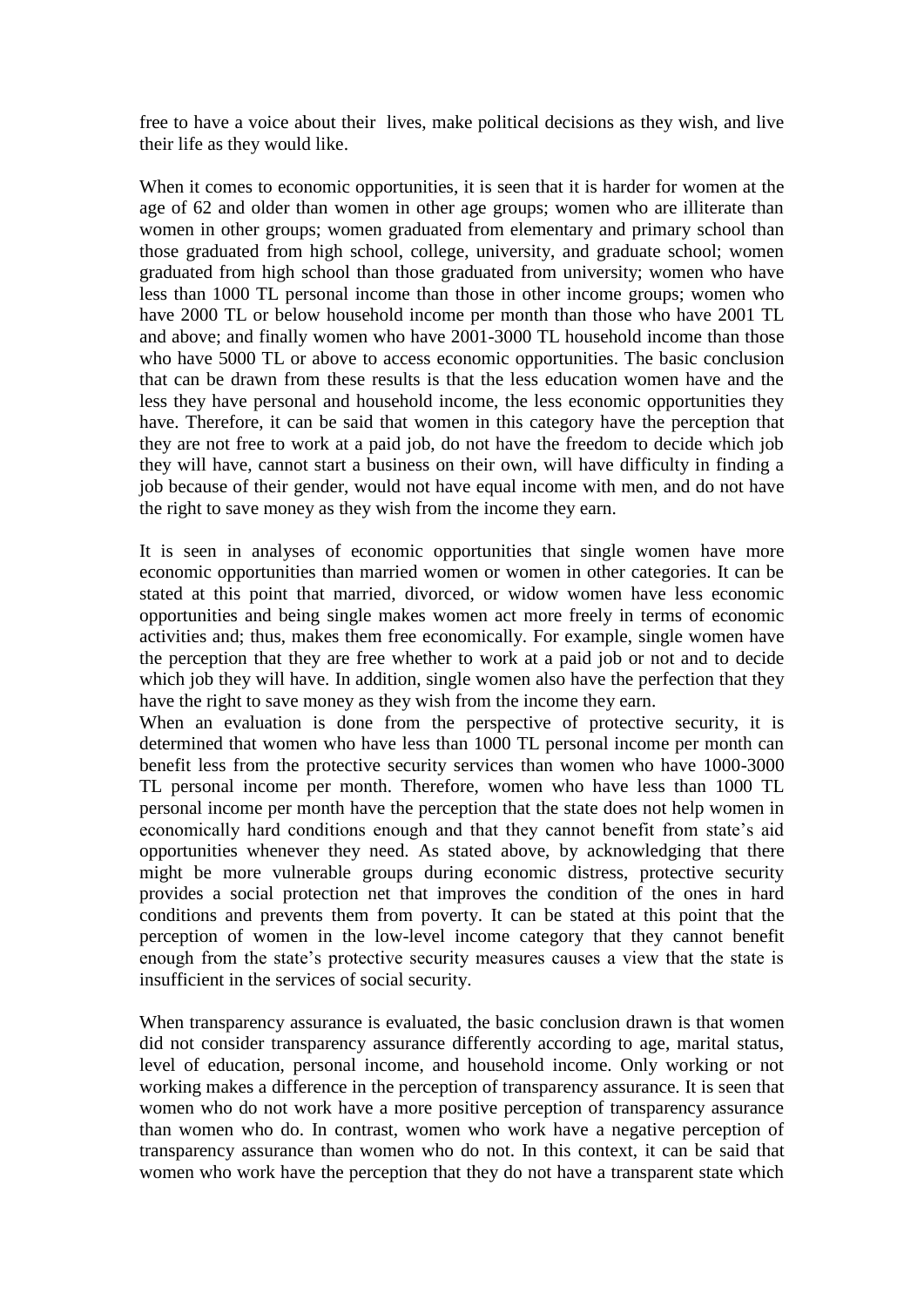answers her citizens regarding any issue, that they cannot access any decision which the state makes concerning women, that the state does not sufficiently monitor the activities of institutions and organizations which affect the society, that employment processes in the public sector and private sector are not carried out honestly and transparently. It can be accepted as normal that women who work have a different perception than women who do not and that differences in transparency assurance perceptions depend on the fact that whether the women work or not because working women's experience in the employment processes both in public and private sectors and knowledge about how public and private institutions and organizations that they are in connection with in working life function and about their activities increase their level of experience regarding the activities that take place in this area.

When it comes to social opportunities, it is determined that women who are illiterate than women graduated from university, women who have 1000 TL or below personal income than women who have 2500 TL or above personal income per month, women who have 2000 TL or below household income than women who have 2001 TL or above household income per month have less social opportunities. Moreover, illiterate women, women who have less than 1000 TL personal income per month and women who have less than 2000 TL household income per month have the perception that they cannot benefit from state's free health and education services like every other citizen and that they do not have enough infrastructure, transportation, security, street lighting, and etc. services in the areas where they live.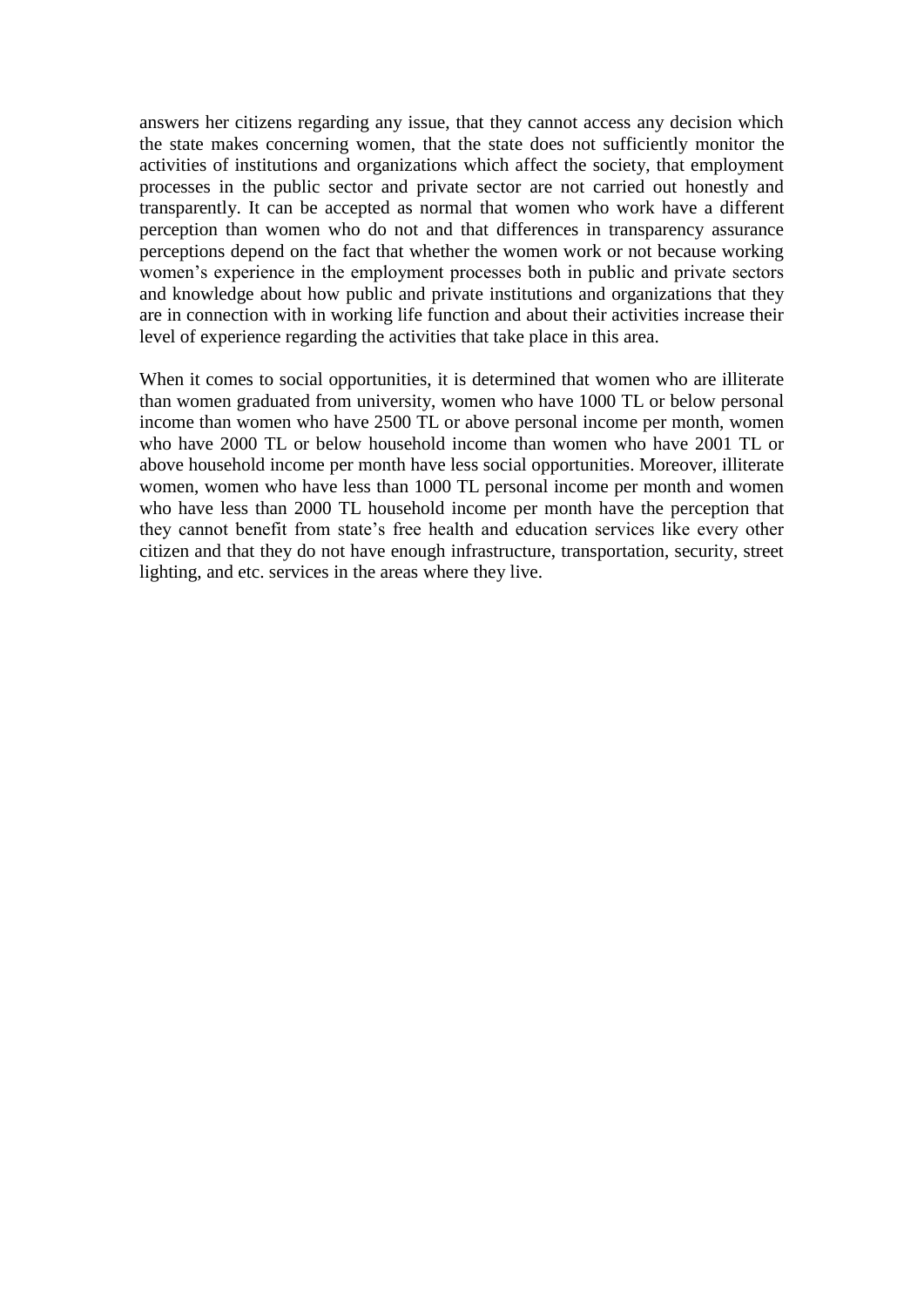### **References**

Ackerman, F. (1997). National development: from basic needs to the welfare state. In F. Ackerman, & K. David (Eds.), *Human well-being and economic goals* (pp. 281- 291). Washington D.C.: Island Press.

Bhat, R. (2002). Feminisation of poverty and empowerment of women - an Indian perspective & experience. *Townsville International Women's Conference, Australia, 3 - 7 July.*

Bradshaw, S. & Linneker, B. (2003). *Challenging Women's Poverty Perspectives on Gender and Poverty Reduction Strategies from Nicaragua and Honduras,* CIIR.

Capability (n.d.). In *Cambridge Dictionaries Online*. Retrieved from [http://dictionary.cambridge.org/dictionary/british/capability.](http://dictionary.cambridge.org/dictionary/british/capability)

Chant, S. (2009). The 'feminisation of poverty' in Costa Rica: to what extent a conundrum. *Bulletin of Latin American Research, 28-1,* 19–43.

Mederios, M. & Costa, J. (2008). What do we mean by "feminization of poverty". *United Nations Development Programme, International Poverty Centre (IPC), Number 58.*

Mowafi, M. (2014). The meaning and measurement of poverty: a look into the global debate. Retrieved from [http://www.researchgate.net/publication/228380669](http://www.researchgate.net/publication/228380669_The_Meaning_and_Measurement_of_Poverty_A_Look_into_the_Global_Debate)

Nussbaum, M. C. (2005). Women's bodies: Violence, security, capabilities. *Journal of Human Development and Capabilities, 6(2),* 167-183.

Payne, D. A. & McMorris, R. F. (1967). *Educational and psychological measurement.* Waltham Mass: Blaisdell Pub.

Robeyns, I. (2003). Sen's capability approach and gender inequality: Selecting relevant capabilities. *Feminist Economics, 9 (2-3),* 61-92.

Robeyns, I. (2005). The capability approach: a theoretical Survey. *Journal of Human Development and Capabilities, 6 (1),* 93-117.

Sam, N. (2008). Yoksulluğa bir yaklaşım biçimi: Kapasite yaklaşımı. *Uludağ Üniversitesi İktisadi ve İdari Bilimler Fakültesi Dergisi, XXVII, 1,* 59-70.

Sen, A. (1992). *Inequality reexamined.* Cambridge: Harvard University Press.

Sen, A. (1999). *Development as freedom*. USA: Alfred A. Knopf Inc.

Sen, A. (2004). *Özgürlükle kalkınma.* (Y. Alogan, Trans.). Istanbul: Ayrıntı Yayınları.

Townson, M. (2000). *A report card on women and poverty.* Canadian Centre for Policy Alternatives.

UNDP (1997). *Human development report.* New York: Oxford University Press.